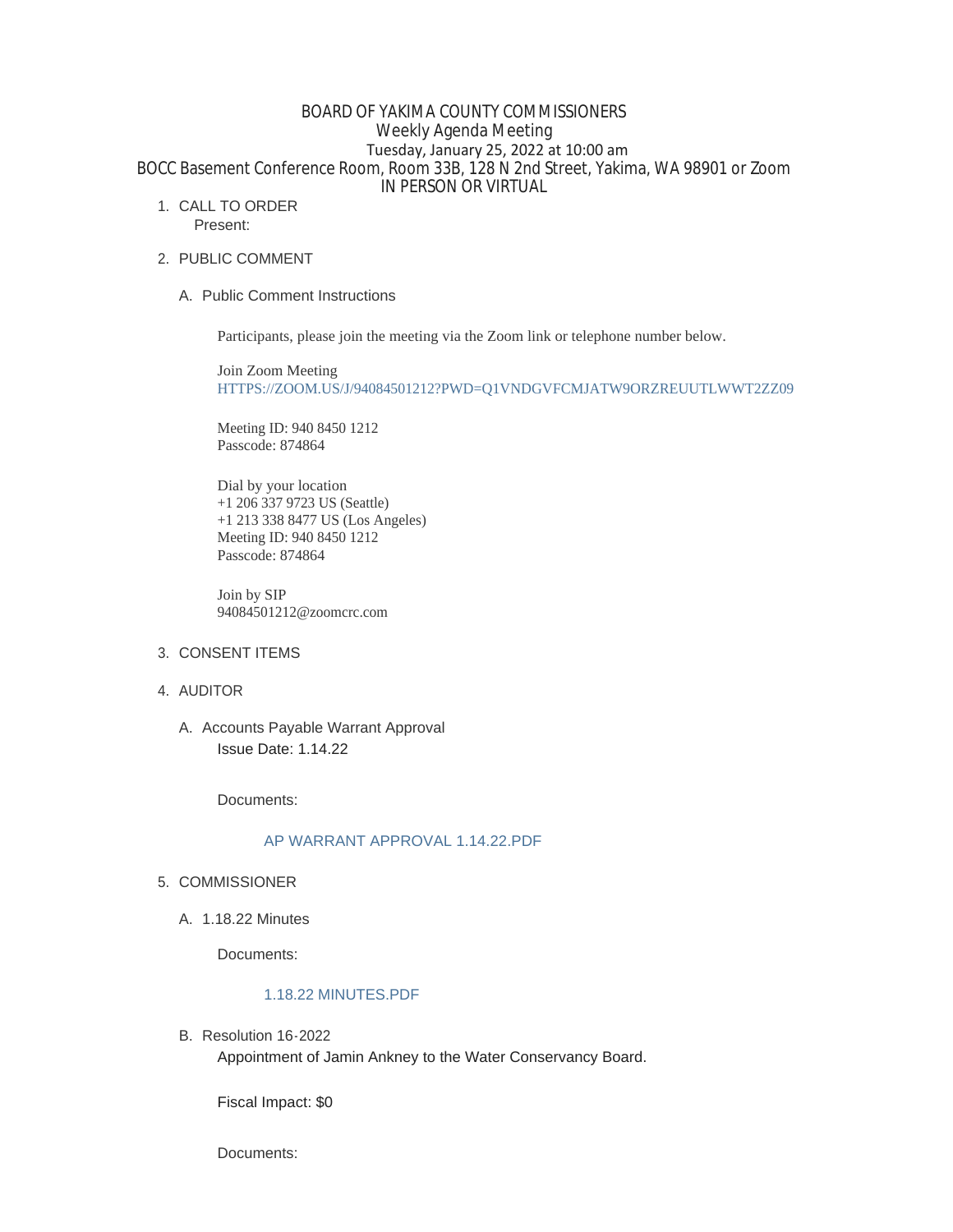#### [16-2022.PDF](https://www.yakimacounty.us/AgendaCenter/ViewFile/Item/3737?fileID=15579)

C. Agreement 18-2022

Agreement with PETRICHOR to Perform a Broadband Feasibility Study.

Fiscal Impact: \$75,000

Documents:

### [BOCC 18-2022.PDF](https://www.yakimacounty.us/AgendaCenter/ViewFile/Item/3734?fileID=15584)

- 6. CORPORATE COUNSEL
	- Resolution 17-2022 A. Denying Claim No. 32-2021 Filed by Douglas Levinson on Behalf of Jasmin James.

Fiscal Impact: \$0

Documents:

## [17-2022.PDF](https://www.yakimacounty.us/AgendaCenter/ViewFile/Item/3738?fileID=15580)

B. Resolution 18-2022 Denying Claim No. 34-2021 Filed by David Roth on Behalf of Nelly Renderos.

Fiscal Impact: \$0

Documents:

## [18-2022.PDF](https://www.yakimacounty.us/AgendaCenter/ViewFile/Item/3739?fileID=15581)

C. Resolution 19-2022 Matter of Denying Claim No. 35-2021 Filed by Elpida Vargas.

Fiscal Impact: \$0

Documents:

## [19-2022.PDF](https://www.yakimacounty.us/AgendaCenter/ViewFile/Item/3740?fileID=15582)

D. Resolution 20-2022 Denying Claim No. 36-2021 Filed by Cynthia Marquez.

Fiscal Impact: \$0

Documents:

[20-2022.PDF](https://www.yakimacounty.us/AgendaCenter/ViewFile/Item/3741?fileID=15583)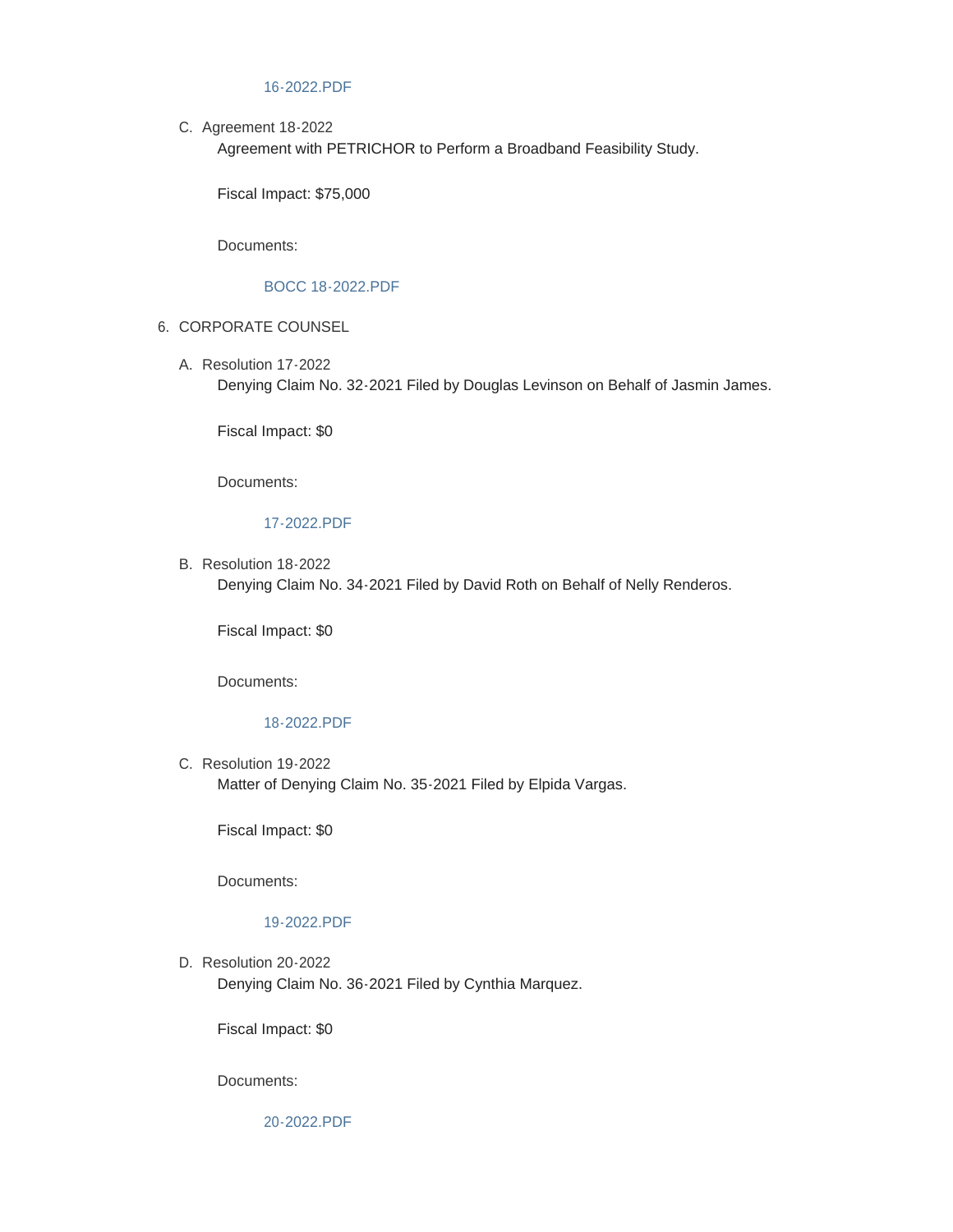# FINANCIAL SERVICES 7.

A. Agreement 21-2022

Agreement with Washington State University for the 2022 WSU Extension Program.

Fiscal Impact: \$98,200

Documents:

#### [BOCC 21-2022.PDF](https://www.yakimacounty.us/AgendaCenter/ViewFile/Item/3751?fileID=15585)

- 8. HUMAN RESOURCES
	- Resolution 21-2022 A.

Additions/Deletions to Budgeted Positions in Department 220 (Sheriff's Office) amd Fund 115 (Sheriff's Office, Sales Tax).

Fiscal Impact: \$0

Documents:

## [21-2022.PDF](https://www.yakimacounty.us/AgendaCenter/ViewFile/Item/3757?fileID=15589)

**B.** Agreement 25-2022

Agreement with Firepoint Training Associates LLC for CPR, First Aid, A.E.D., and Bloodborne Pathogen Training.

Fiscal Impact: Please see Service Pricing on Page 1 of Agreement

Documents:

#### [BOCC 25-2022.PDF](https://www.yakimacounty.us/AgendaCenter/ViewFile/Item/3758?fileID=15590)

## 9. PUBLIC SERVICES

A. Agreement 22-2022

Interagency Agreement between the Washington State Department of Agriculture (WSDA) and Public Services Solid Waste Department to allow WSDA to use the County's Facilities for the Collection of Waste Pesticides.

Fiscal Impact: \$0

Documents:

#### [BOCC 22-2022.PDF](https://www.yakimacounty.us/AgendaCenter/ViewFile/Item/3752?fileID=15586)

- 10. PURCHASING
	- A. Resolution 22-2022

Authorizing the Yakima County Purchasing Department to Make a Sole Source Software Purchase from Lexipol.